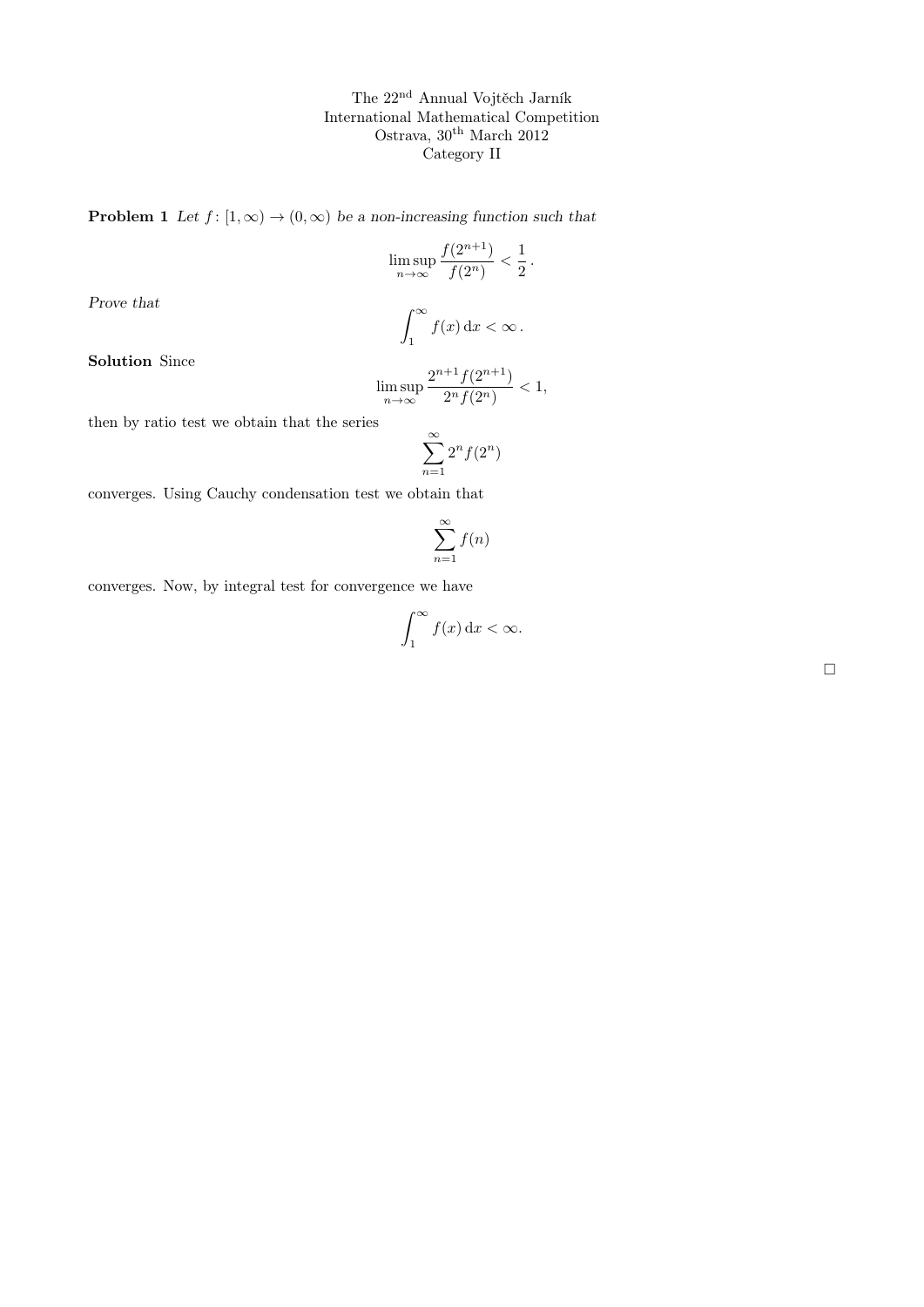**Problem 2** Let M be the (tridiagonal)  $10 \times 10$  matrix

$$
M = \begin{pmatrix}\n-1 & 3 & 0 & \cdots & \cdots & \cdots & 0 \\
3 & 2 & -1 & 0 & & & \vdots \\
0 & -1 & 2 & -1 & \ddots & & \vdots \\
\vdots & 0 & -1 & 2 & \ddots & 0 & \vdots \\
\vdots & & & \ddots & \ddots & \ddots & -1 & 0 \\
\vdots & & & & 0 & -1 & 2 & -1 \\
0 & \cdots & \cdots & \cdots & 0 & -1 & 2\n\end{pmatrix}.
$$

Show that M has exactly nine positive real eigenvalues (counted with multiplicities). **Solution** Let  $x^T = (0, x_1, ..., x_9)$ . Then the direct calculation shows that

$$
x^{T}Mx = x_1^{2} + (x_2 - x_1)^{2} + \dots + (x_9 - x_8)^{2} + x_9^{2}.
$$
 (1)

Let  $\lambda_{\min} := \min\{\lambda \mid \lambda \in \sigma(M)\}\$  (recall that if a matrix M is symmetric then  $\sigma(M) \subset \mathbb{R}$ ). Moreover, since M is symmetric, there exists an orthogonal matrix C such that  $C^{T}MC = \text{diag}\{\lambda_{\text{min}}, \lambda_1...\lambda_9\}$ . Hence we infer that  $y^T(\lambda_{\min}I - M)y \leq 0$  for  $y \in \mathbb{R}^{10}$ . Let  $y^T = (1, -1, 0, ..., 0)$ . Then  $2\lambda_{\min} \leq y^T My = -5$ . Thus  $\lambda_{\min} < 0$ . Let  $V_1 = \{(0, x_1, ..., x_9) \mid x_i \in \mathbb{R}\} \subset \mathbb{R}^{10}$ . Then, in view of (1), we have

$$
y^T M y \ge 0 \tag{2}
$$

for any  $y \in V_1$  and  $y^T M y = 0$  if and only if  $y = 0$ .

Suppose on the contrary that M admits at least two nonpositive eigenvalues  $\lambda_1, \lambda_2 \in \sigma(M)$ . Consequently, there exist  $y_1, y_2 \in \mathbb{R}^{10}$  such that  $y_1 \perp y_2, y_1^T y_1 = y_2^T y_2 = 1$  and  $My_i = \lambda_i y_i$   $(i = 1, 2)$ . Put  $V_2 := \text{span}\{y_1, y_2\}$ . Then for any  $y = \alpha_1 y_1 + \alpha_2 y_2 \in V_2$  one has

$$
y^T M y = \alpha_1^2 \cdot \lambda_1 + \alpha_2^2 \cdot \lambda_2 \le 0. \tag{3}
$$

Finally, we obtain that

$$
\dim V_1 + \dim V_2 = 9 + 2 = 11 > 10.
$$

Therefore  $V_1 \cap V_2 \neq \{0\}$ . Take  $0 \neq y \in V_1 \cap V_2$ . Then, in view of  $(2)$ ,  $y^T M y > 0$ . But  $(3)$  implies that  $y^T M y \leq 0$  $-$  a contradiction.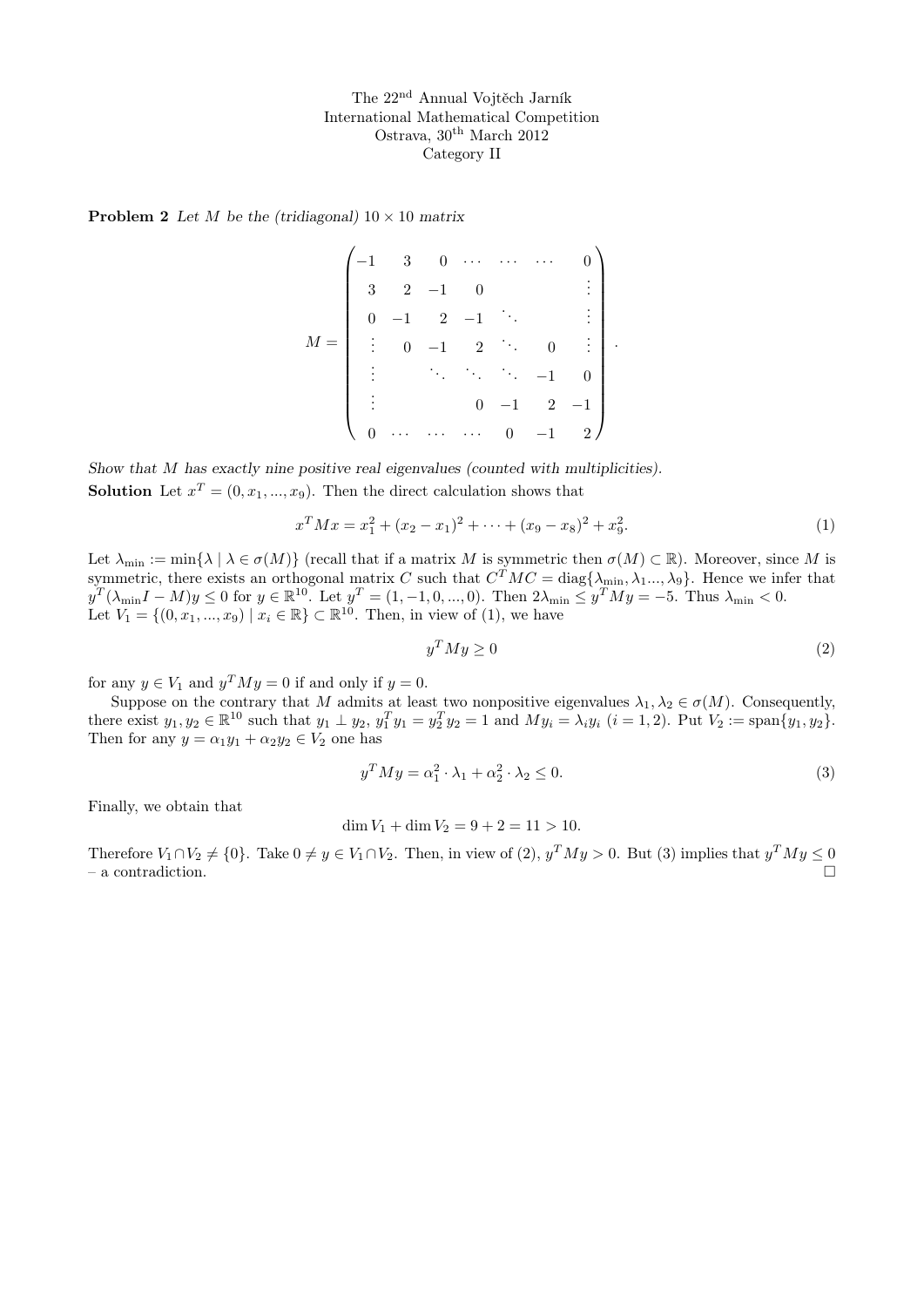**Problem 3** Let  $(A, +, \cdot)$  be a ring with unity, having the following property: for all  $x \in A$  either  $x^2 = 1$  or  $x^n = 0$  for some  $n \in \mathbb{N}$ . Show that A is a commutative ring.

**Solution** Denote by  $U(A)$  the multiplicative group of units of the ring  $A(U(A) = \{x \mid x \text{ is invertible}\})$ . Note first that  $(U(A), \cdot)$  is commutative, because if  $x, y \in U(A)$ ,  $(xy)^2 = 1 \Rightarrow xy \cdot xy = 1$ , and multiplying by x to the left and by y to the right and using also the fact that  $x^2 = 1 = y^2$ , we get that

$$
xy = yx.\tag{1}
$$

We now show that if

Assume, by contradiction, that

 $x \notin U(A)$  then  $1 - x \in U(A)$ .  $\exists x \notin U(A)$  so  $y = 1 - x \notin U(A)$ . (2)

By hypothesis,

$$
\exists n \text{ and } m \in \mathbb{N} \text{ so } x^n = 0; y^m = 0
$$

and as

$$
xy = x(1 - x) = x - x^2 = (1 - x)x = yx
$$

we get that

$$
(x+y)^{n+m} = \sum_{i+j=n+m} C_{n+m}^i x^i y^j = 0,
$$

Note that whenever  $i + j = n + m$  we have

$$
i \ge n
$$
 or  $j \ge m$  and so  $x^i = 0$  or  $y^j = 0$ ;

So

$$
1 = x + y \notin U(A),
$$

which is a contradiction; thus (2) is proved.

Commutativity in A follows now from (1) and (2) with a case by case analysis:  $x, y \in A$ ,

1. if  $x \in U(A)$ ,  $y \in U(A)$  then  $(1) \Rightarrow xy = yx$ ;

2. if 
$$
x \in U(A)
$$
,  $y \notin U(A)$  then  $(2) \Rightarrow 1 - y \in U(A)$  and from (1) we have  $x(1 - y) = (1 - y)x \Rightarrow xy = yx$ ;

3. if  $x \notin U(A)$ ,  $y \in U(A)$  analogous to the case 2 and

4. if 
$$
x \notin U(A)
$$
,  $y \notin U(A)$  then  $(2) \Rightarrow 1 - x$ ,  $1 - y \in U(A)$ 

and using

$$
(1-x)(1-y) = (1 - y)(1 - x) \Leftrightarrow 1 - x - y + xy = 1 - y - x + xy \Leftrightarrow xy = yx.
$$

Now cases  $1 \rightarrow 4$  above show that A is a commutative ring.